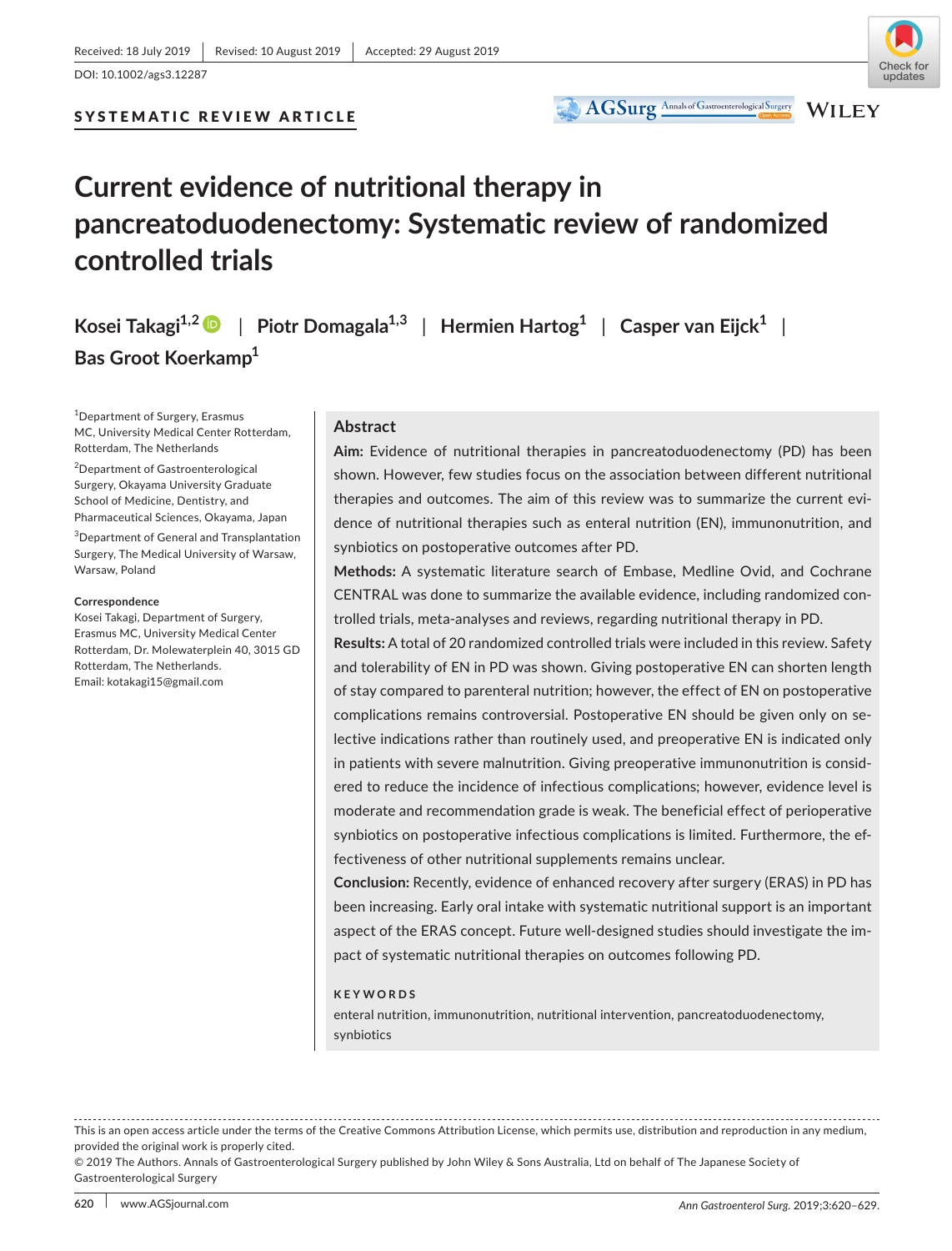# **1** | **INTRODUCTION**

Pancreatoduodenectomy (PD) is a highly invasive procedure in abdominal surgery. Outcomes following PD have improved due to the development of the operative technique, surgical instruments, and perioperative management; however, complication and mortality rates are still high. $1-3$  To improve clinical outcomes in gastrointestinal surgery, perioperative nutritional therapy is considered to be important.

A previous review regarding perioperative nutritional support in patients undergoing PD was published in 2006 and suggested that enteral nutrition (EN) is associated with lower incidence of postoperative infections.<sup>4</sup> However, this review evaluated only four studies focused on patients who underwent PD, including two randomized controlled trials (RCT), and further studies on this issue have been reported since 2006. Furthermore, the concept of enhanced recovery after surgery (ERAS), a multimodal strategy aimed to accelerate postoperative recovery, has recently been rapidly spreading in the field of PD.<sup>5,6</sup>

The aim of the present review was to overview the current evidence of nutritional therapies such as EN, immunonutrition (IM), synbiotics and other nutritional supplements as a nutritional aspect of the ERAS concept, and to evaluate the association between nutritional therapies and postoperative outcomes in patients undergoing PD.

# **2** | **MATERIALS AND METHODS**

A systematic literature search of Embase, Medline Ovid, and Cochrane CENTRAL was carried out on January 11, 2019 using the following key words: diet therapy, enteral nutrition, synbiotics, supplements, enhanced recovery after surgery, and pancreatoduodenectomy (Table S1). The search was limited to RCT, meta‐analyses, and reviews in English. The present study included articles reporting outcomes of nutritional therapies in patients following PD. After removing duplicate records, abstracts were screened independently by two investigators to determine eligible studies for further analysis. Full-text articles of the remaining records were subsequently retrieved and screened independently by two investigators. The present study is reported according to the Preferred Reporting Items for Systematic Reviewers and Meta-Analyses (PRISMA) guidelines.<sup>7</sup>

#### **3** | **RESULTS**

A systematic search of the literature identified 590 articles, 20 RCT which matched the inclusion criteria: EN ( $n = 6$ ); IM ( $n = 7$ ); synbiotics ( $n = 2$ ); other nutritional supplements ( $n = 3$ ); and ERAS ( $n = 2$ ) (Figure 1). Summary of all the included studies is represented in Table 1, showing sample size, type of intervention, timing of intervention, and outcomes.



FIGURE 1 PRISMA 2009 flow diagram of articles included in the present review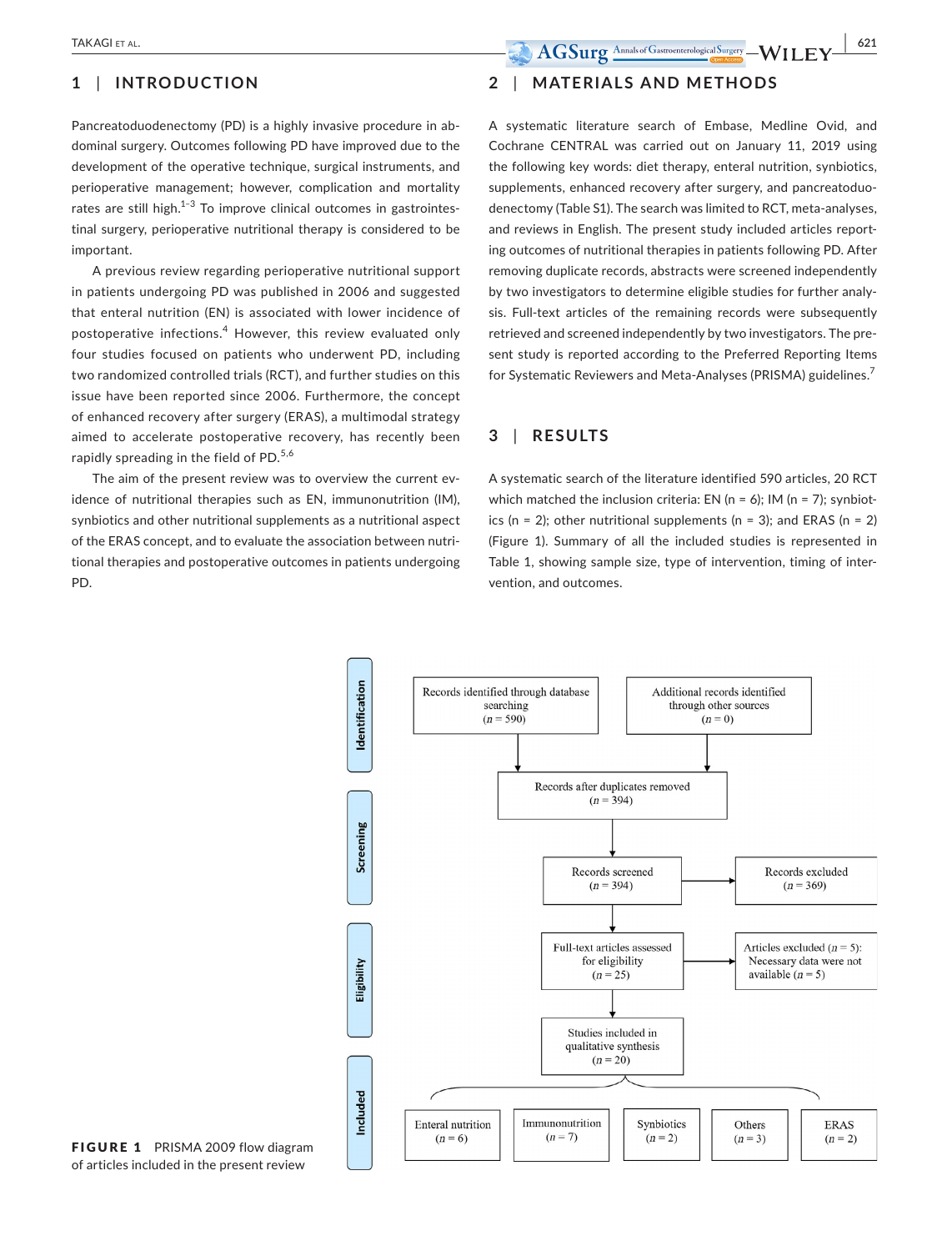**622** WILEY- AGSurg Annals of Gastroenterological Surgery **CALL COVER AREAGEMENT ALL** 

# TABLE 1 Summary of randomized controlled trials included in the present review

| Study                           | Year | <b>Study</b><br>design | Sample size    | Intervention<br>(Timing)                   | <b>Outcomes</b>                                                                                                                                                                                                                                                      | <b>Conclusions</b>                                                                                                          |  |  |
|---------------------------------|------|------------------------|----------------|--------------------------------------------|----------------------------------------------------------------------------------------------------------------------------------------------------------------------------------------------------------------------------------------------------------------------|-----------------------------------------------------------------------------------------------------------------------------|--|--|
| <b>Enteral nutrition</b>        |      |                        |                |                                            |                                                                                                                                                                                                                                                                      |                                                                                                                             |  |  |
| Mack<br>et al <sup>8</sup>      | 2004 | Single<br>center       | 20 vs 16       | EN (Post) vs<br>SC (Post)                  | Major complications: 5 vs<br>$25\% (P=.15)$<br>DGE: 0 vs 25% ( $P = .03$ )<br>LOS: 11.5 vs 15.8 d ( $P = .01$ )                                                                                                                                                      | Gastric decompression and<br>EN through a double-lumen<br>gastrojejunostomy tube<br>improved outcomes                       |  |  |
| Grizas<br>et al <sup>9</sup>    | 2008 | Single<br>center       | 30 vs 30       | EN (Post) vs<br>SC (Post)                  | Complications: 23.3 vs<br>53.3% ( $P = .03$ )<br>Infectious complications:<br>16.7 vs 46.7% ( $P = .025$ )<br>Mortality: 0 vs 6.7% ( $P = .49$ )                                                                                                                     | EN helped to decrease the<br>incidence of infectious<br>complications                                                       |  |  |
| Tien et al <sup>10</sup>        | 2009 | Single<br>center       | 123 vs 124     | EN (Post) vs<br>TPN (Post)                 | Major complications: 9.8 vs<br>$9.7\% (P = .98)$<br>Infectious complications:<br>21.1 vs 23.6% ( $P = .67$ )<br>DGE: 16.3 vs 21.7% ( $P = .27$ )<br>POPF: 4.9 vs 5.6% (P = .79)<br>Mortality: 1.6 vs 1.6%<br>$(P = .99)$                                             | EN and biliopancreatic diver-<br>sion minimized impacts of<br><b>DGE</b>                                                    |  |  |
| Liu et al $^{11}$               | 2011 | Single<br>center       | 30 vs 30       | EN (Post) vs<br>TPN (Post)                 | DGE: 0 ys 20% ( $P = .039$ )<br>POPF: 3.6 vs 26.7%<br>$(P = .039)$<br>LOS: 17.8 vs 19.2 d ( $P = .375$ )<br>Mortality: 0 vs 0%                                                                                                                                       | EN was superior to TPN                                                                                                      |  |  |
| Park<br>et al <sup>12</sup>     | 2012 | Single<br>center       | 20 vs 20       | EN (Post) vs<br>TPN (Post)                 | DGE: 11 vs 5% ( $P = .485$ )<br>POPF: 11 vs 5% ( $P = .485$ )<br>LOS: 23.2 vs 25.3 d<br>$(P = .991)$                                                                                                                                                                 | EN was associated with pres-<br>ervation of weight compared<br>with TPN and with recovery<br>of digestive function after PD |  |  |
| Perinel<br>et al <sup>13</sup>  | 2016 | Multicenter            | 103 vs 101     | EN (Post) vs<br>TPN (Post)                 | Complications: 77.5 vs<br>64.4% ( $P = .04$ )<br>Infectious complications:<br>39.2 vs 41.6% ( $P = .71$ )<br>DGE: 34.3 vs 27.3%<br>$(P=.281)$<br>POPF: 48.1 vs 27.7%<br>$(P=.012)$<br>LOS: 25.8 vs 23.6 d<br>$(P=.181)$<br>90-day mortality: 9.7 vs 3%<br>$(P=.049)$ | EN is not recommended in<br>terms of safety and feasibility                                                                 |  |  |
| Immunonutrition                 |      |                        |                |                                            |                                                                                                                                                                                                                                                                      |                                                                                                                             |  |  |
| Di Carlo<br>et al <sup>14</sup> | 1999 | Single<br>center       | 33 vs 35 vs 32 | IM (Post) vs<br>EN (Post) vs<br>TPN (Post) | Complications: 33.5 vs 40.0<br>vs 59.5% ( $P = .05$ )<br>Infectious complications: 9.1<br>vs 17.2 vs 25.0%<br>DGE: 9.1 vs 5.7 vs 12.5%<br>POPF: 9.1 vs 11.4 vs 12.4%<br>LOS: 16.3 vs 17.8 vs 19.3 d<br>(P < .05)<br>Mortality: 3.3 vs 0 vs 6.2%                      | IM seemed to improve<br>outcome                                                                                             |  |  |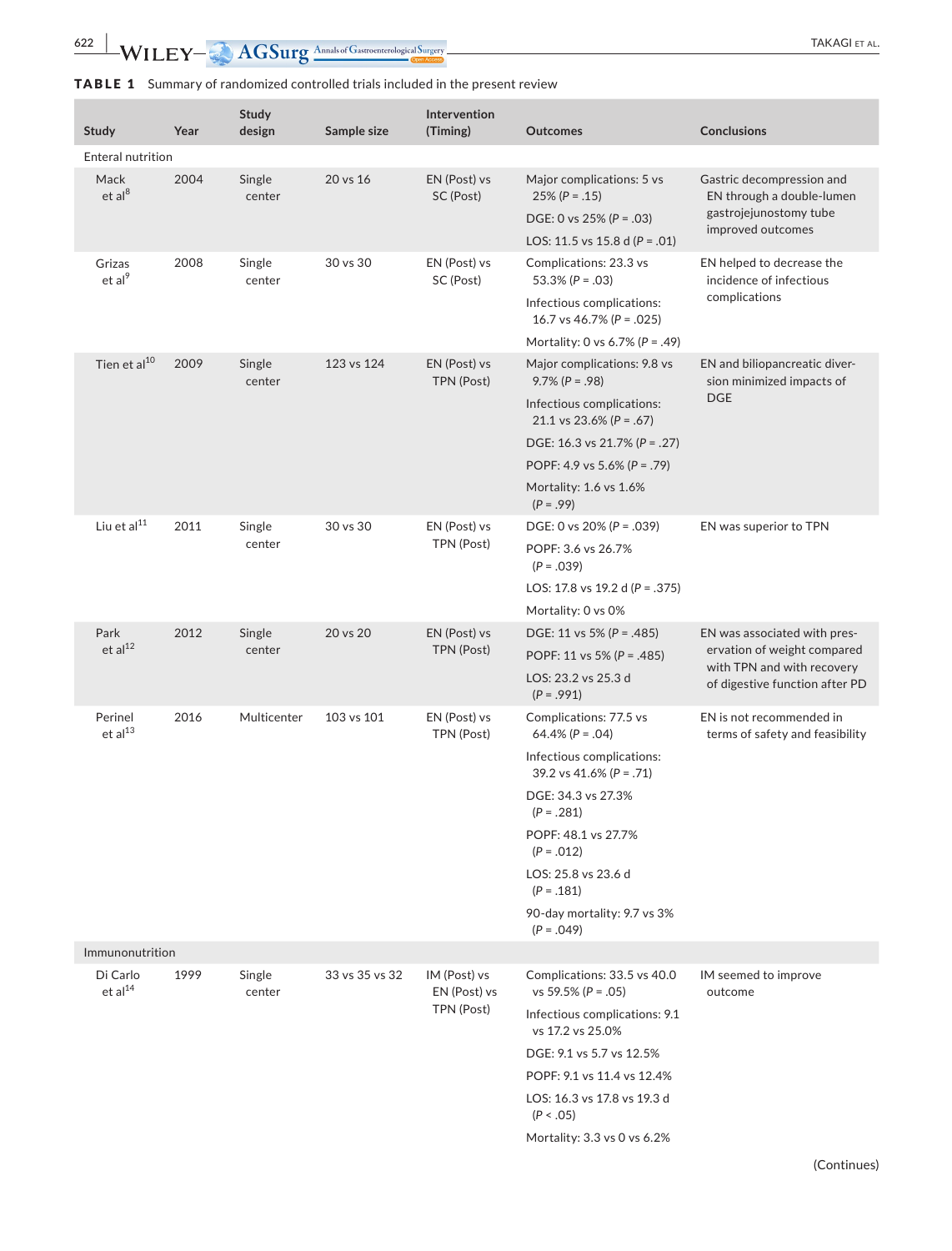## TABLE 1 (Continued)

| <b>Study</b>                    | Year | Study<br>design                        | Sample size    | Intervention<br>(Timing)                      | Outcomes                                                                                                                                                     | <b>Conclusions</b>                                                                                                                          |
|---------------------------------|------|----------------------------------------|----------------|-----------------------------------------------|--------------------------------------------------------------------------------------------------------------------------------------------------------------|---------------------------------------------------------------------------------------------------------------------------------------------|
| Gianotti<br>et al <sup>15</sup> | 2000 | Single<br>center                       | 71 vs 73 vs 68 | EN/IM (Post)<br>vs EN (Post)<br>vs TPN (Post) | Complications: 33.8 vs 43.8<br>vs 58.8% ( $P = .005$ )                                                                                                       | IM ameliorated the immu-<br>nometabolic response and<br>improves outcome compared<br>to parenteral feeding                                  |
|                                 |      |                                        |                |                                               | Infectious complications: 8.4<br>vs 15.1 vs 22.1% ( $P = .04$ )                                                                                              |                                                                                                                                             |
|                                 |      |                                        |                |                                               | DGE: 11.3 vs 12.3 vs 14.7%                                                                                                                                   |                                                                                                                                             |
|                                 |      |                                        |                |                                               | POPF: 9.9 vs 12.3 vs 11.8%                                                                                                                                   |                                                                                                                                             |
|                                 |      |                                        |                |                                               | LOS: 15.1 vs 17.0 vs 18.8 d<br>(P < .05)                                                                                                                     |                                                                                                                                             |
|                                 |      |                                        |                |                                               | Mortality: 2.8 vs 1.4 vs 5.8%                                                                                                                                |                                                                                                                                             |
| Hamza<br>et al <sup>16</sup>    | 2015 | Single<br>center                       | 17 vs 20       | IM (Peri) vs SC<br>(Post)                     | Patients with IM had<br>significantly higher total<br>lymphocyte count on POD<br>3 and significantly greater<br>rise in CD4/CD8 ratio from<br>POD 3 to POD 7 | Perioperative IM was associ-<br>ated with favorable modula-<br>tion of the inflammatory<br>response and enhancement of<br>systemic immunity |
| Suzuki<br>et al <sup>17</sup>   | 2010 | Single<br>center                       | 10 vs 10 vs 10 | IM (Peri) vs IM<br>(Post) vs TPN<br>(Post)    | Infectious complications: 10<br>vs 60 vs 60% (P < .05)                                                                                                       | Perioperative IM re-<br>duced stress-induced<br>immunosuppression                                                                           |
| Aida<br>et al <sup>18</sup>     | 2014 | Single<br>center                       | 25 vs 25       | IM (Pre)/EN<br>(Post) vs EN<br>(Post)         | Infectious complications: 28<br>vs $60\%$ (P = .023)                                                                                                         | Preoperative IM may stop ag-<br>gravation of complications                                                                                  |
|                                 |      |                                        |                |                                               | DGE: 20 vs $12\%$ (P = .44)                                                                                                                                  |                                                                                                                                             |
|                                 |      |                                        |                |                                               | POPF: 20 vs 28% ( $P = .51$ )                                                                                                                                |                                                                                                                                             |
| Miyauchi<br>et al <sup>19</sup> | 2019 | Single<br>center                       | 30 vs 30       | IM (Peri) vs IM<br>(Pre)                      | Infectious complications:<br>13.3 vs 26.7% ( $P = .166$ )                                                                                                    | No additional effects of perio-<br>perative IM on postoperative                                                                             |
|                                 |      |                                        |                |                                               | DGE: 6.7 vs 13.3% (P = .389)                                                                                                                                 | immunity and infectious<br>complications compared with                                                                                      |
|                                 |      |                                        |                |                                               | POPF: 20 vs 33.3%<br>$(P=.371)$                                                                                                                              | preoperative IM                                                                                                                             |
|                                 |      |                                        |                |                                               | Mortality: 0 vs 0%                                                                                                                                           |                                                                                                                                             |
| Ashida<br>et al <sup>20</sup>   | 2018 | Single<br>center<br>double-<br>blinded | 11 vs 9        | IM (Pre) vs no-<br>IM (Pre)                   | Complications: 91 vs 78%<br>$(P=.57)$                                                                                                                        | Preoperative IM had no<br>marked impact on rates<br>of postoperative hyper-<br>cytokinemia or infectious                                    |
|                                 |      |                                        |                |                                               | Infectious complications: 55<br>vs 78% ( $P = .37$ )                                                                                                         |                                                                                                                                             |
|                                 |      |                                        |                |                                               | POPF: 54.5 vs 44.4%<br>$(P = .99)$                                                                                                                           | complications                                                                                                                               |
|                                 |      |                                        |                |                                               | Mortality: 0 vs 0%                                                                                                                                           |                                                                                                                                             |
| Synbiotics                      |      |                                        |                |                                               |                                                                                                                                                              |                                                                                                                                             |
| Rayes<br>et al <sup>21</sup>    | 2007 | Single<br>center<br>double-<br>blinded | 40 vs 40       | SN (Peri) vs<br>no-SN (Peri)                  | Infectious complications:<br>12.5 vs 40% ( $P = .005$ )                                                                                                      | SN reduced bacterial infection<br>rates and antibiotic therapy                                                                              |
|                                 |      |                                        |                |                                               | DGE: 2.5 vs 10% (ns)                                                                                                                                         |                                                                                                                                             |
|                                 |      |                                        |                |                                               | POPF: 7.5 vs 10% (ns)                                                                                                                                        |                                                                                                                                             |
|                                 |      |                                        |                |                                               | LOS: 17 vs 22 d (ns)                                                                                                                                         |                                                                                                                                             |
|                                 |      |                                        |                |                                               | Mortality: 2.5 vs 2.5% (ns)                                                                                                                                  |                                                                                                                                             |
| Yokoyama<br>et al <sup>22</sup> | 2016 | Single<br>center                       | 22 vs 22       | SN (Pre) vs no-<br>SN (Pre)                   | Major complications: 45 vs<br>$27\% (P=.21)$                                                                                                                 | Preoperative SN did not affect<br>the incidence of infectious<br>complications                                                              |
|                                 |      |                                        |                |                                               | Infectious complications: 11                                                                                                                                 |                                                                                                                                             |

Infectious complications: 41 vs 36% (*P* = .757) DGE: 9 vs 27% (*P* = .12) POPF: 36 vs 14% (*P* = .08) LOS: 37 vs 35 d (*P* = .68) Mortality: 5 vs 0%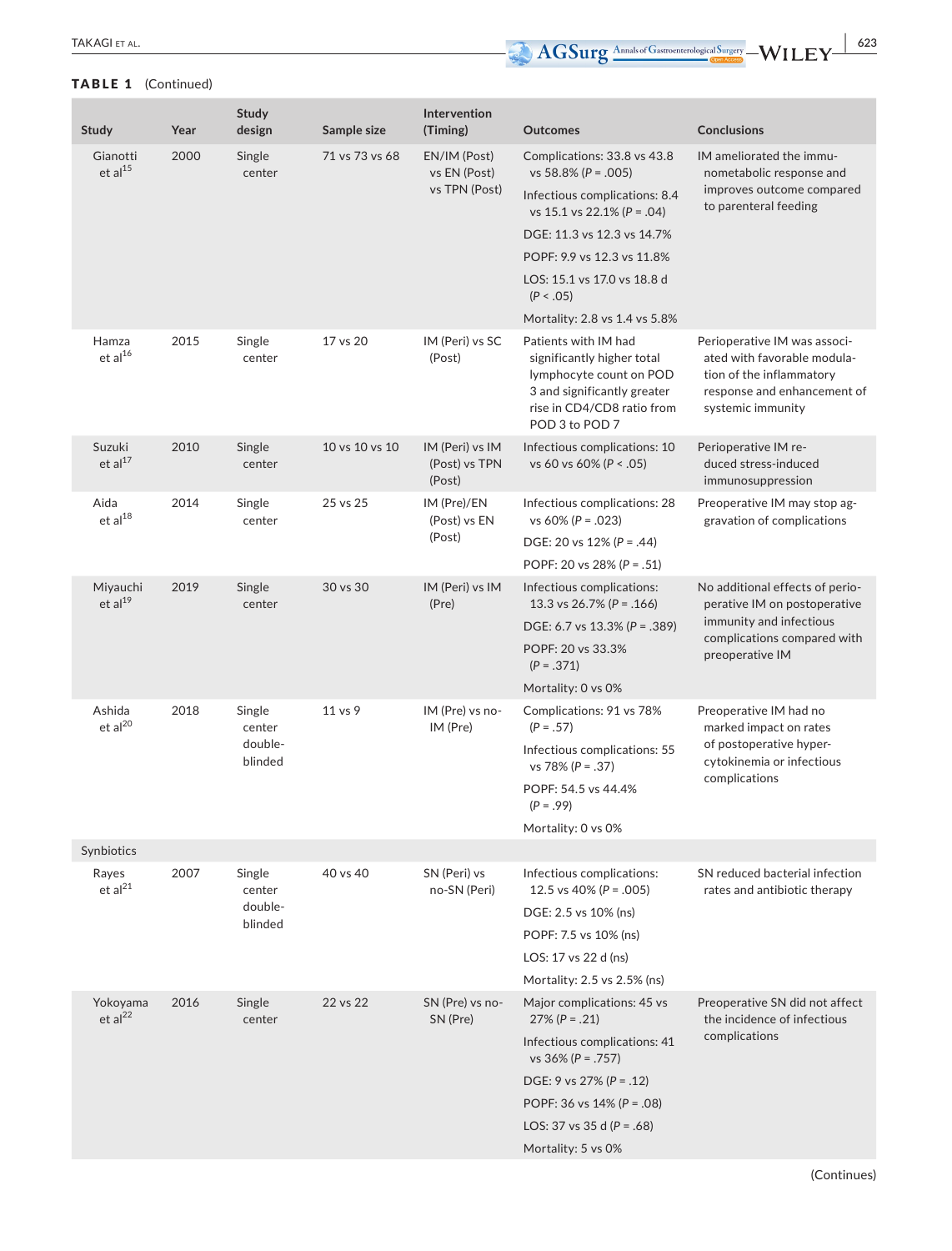**624 WILEY- AGSurg** Annals of Gastroenterological Surgery **and Annals of Gastroenterological** Surgery

#### TABLE 1 (Continued)

| Study                               | Year | Study<br>design                        | Sample size | Intervention<br>(Timing)            | <b>Outcomes</b>                                                                                                                                  | <b>Conclusions</b>                                                                                                                                                                                         |  |  |
|-------------------------------------|------|----------------------------------------|-------------|-------------------------------------|--------------------------------------------------------------------------------------------------------------------------------------------------|------------------------------------------------------------------------------------------------------------------------------------------------------------------------------------------------------------|--|--|
| Other nutritional supplementation   |      |                                        |             |                                     |                                                                                                                                                  |                                                                                                                                                                                                            |  |  |
| Jo et al <sup>23</sup>              | 2006 | Single<br>center<br>double-<br>blinded | 32 vs 28    | Glu (Peri) vs<br>no-Glu (Peri)      | Complications: 37.5 vs<br>$28.6\% (P = .46)$                                                                                                     | No beneficial effect of<br>Glu supplementation on<br>outcomes                                                                                                                                              |  |  |
|                                     |      |                                        |             |                                     | DGE: 12.5 vs 14.3% (ns)                                                                                                                          |                                                                                                                                                                                                            |  |  |
|                                     |      |                                        |             |                                     | POPF: 6.3 vs 0% (ns)                                                                                                                             |                                                                                                                                                                                                            |  |  |
|                                     |      |                                        |             |                                     | LOS: 14.0 vs 14.5 d ( $P = .20$ )                                                                                                                |                                                                                                                                                                                                            |  |  |
|                                     |      |                                        |             |                                     | Mortality: $3.1$ vs $0\%$ (P = .35)                                                                                                              |                                                                                                                                                                                                            |  |  |
| <b>Braga</b><br>et al <sup>24</sup> | 2012 | Single<br>center<br>double-<br>blinded | 18 vs 18    | pONS (Peri)<br>vs no-pONS<br>(Peri) | Plasma levels of vitamin<br>$C (P = .001)$ , selenium<br>$(P = .07)$ , and zinc $(P = .06)$<br>were higher in the pONS<br>group on POD 1         | Perioperative pONS positively<br>affected plasma vitamin C<br>levels and improved total<br>endogenous antioxidant<br>capacity, but did not reduce<br>oxidative stress and systemic<br>inflammation markers |  |  |
|                                     |      |                                        |             |                                     | No difference was found<br>in C-reactive protein levels<br>after surgery in either<br>group                                                      |                                                                                                                                                                                                            |  |  |
| Zhu et al $^{25}$                   | 2013 | Single<br>center                       | 38 vs 38    | PUFA (Post)<br>vs no-PUFA<br>(Post) | Infectious complications:<br>36.8 vs 57.9% ( $P < .05$ )<br>DGE: 7.9 vs 5.3% (ns)<br>POPF: 2.6 vs 2.6% (ns)<br>LOS: 13.5 vs 15.3 d ( $P < .05$ ) | PUFA can improve nutritional<br>status, decrease the incidence<br>of infectious complications,<br>and shorten LOS                                                                                          |  |  |
|                                     |      |                                        |             |                                     | Mortality: 0 vs 0%                                                                                                                               |                                                                                                                                                                                                            |  |  |
| Enhanced recovery after surgery     |      |                                        |             |                                     |                                                                                                                                                  |                                                                                                                                                                                                            |  |  |
| Takagi<br>et al <sup>26</sup>       | 2018 | Single<br>center                       | 37 vs 37    | ERAS (Peri) vs<br>SC (Peri)         | Complications: 32.4 vs<br>$56.8\% (P=.034)$                                                                                                      | <b>ERAS</b> contributed to earlier<br>recovery and shorter hospital<br>stay without compromising<br>surgical outcomes                                                                                      |  |  |
|                                     |      |                                        |             |                                     | Infectious complications: 19<br>vs 41% ( $P = .04$ )                                                                                             |                                                                                                                                                                                                            |  |  |
|                                     |      |                                        |             |                                     | DGE: 10.8 vs $8.1\%$ (P = .34)                                                                                                                   |                                                                                                                                                                                                            |  |  |
|                                     |      |                                        |             |                                     | POPF: 18.9 vs 27.0%<br>$(P=.12)$                                                                                                                 |                                                                                                                                                                                                            |  |  |
|                                     |      |                                        |             |                                     | LOS: 20.1 vs 26.9 d<br>(P < .001)                                                                                                                |                                                                                                                                                                                                            |  |  |
|                                     |      |                                        |             |                                     | Mortality: 0 vs 0%                                                                                                                               |                                                                                                                                                                                                            |  |  |
| Deng<br>et al <sup>27</sup>         | 2017 | Single<br>center                       | 76 vs 83    | ERAS (Peri) vs<br>SC (Peri)         | DGE: 20 vs 39% ( $P = .02$ )                                                                                                                     | ERAS protocol significantly re-                                                                                                                                                                            |  |  |
|                                     |      |                                        |             |                                     | POPF: 51 vs 43% ( $P = .52$ )                                                                                                                    | lieved physiological stress and<br>accelerated recovery thereby                                                                                                                                            |  |  |
|                                     |      |                                        |             |                                     | LOS: 15 vs 19 d ( $P = .024$ )                                                                                                                   | reducing LOS                                                                                                                                                                                               |  |  |
|                                     |      |                                        |             |                                     | Mortality: 0 vs 0%                                                                                                                               |                                                                                                                                                                                                            |  |  |

Abbreviations: DGE, delayed gastric emptying; EN, enteral nutrition; ERAS, enhanced recovery after surgery; Glu, glutamine; IM, immunonutrition; LOS, length of stay; ns, not significant; PD, pancreatoduodenectomy; pONS, preconditioning oral nutritional supplement; POPF, postoperative pancreatic fistula; PUFA, polyunsaturated fatty acids; SC, standard care; SN, synbiotics; TPN, total parenteral nutrition.

#### **3.1** | **Enteral nutrition**

Recent guidelines of the American Society for Parenteral and Enteral Nutrition for EN therapy recommended postoperative EN when feasible within 24 hours after surgery.<sup>28</sup> Guidelines of the European Society for Parenteral and Enteral Nutrition for clinical nutrition in surgery recommended postoperative EN within 24 hours in patients in whom early oral nutrition cannot be started, and in whom oral intake will be inadequate for more than  $7$  days.<sup>29</sup> However, we need to pay attention to the risks of PD‐related complications such as postoperative pancreatic fistula (POPF) and delayed gastric emptying (DGE).

In a RCT (Mack et al $^{8}$ ) evaluating the effects of inserting a double‐lumen gastrojejunostomy tube after PD, patients were randomized to EN given by gastrojejunostomy tube (n = 20) or to the routine care group (n = 16). Authors reported the benefit of gastric decompression and EN through the gastrojejunostomy tube in terms of reducing DGE (0% vs 25%, *P* = .03) and postoperative length of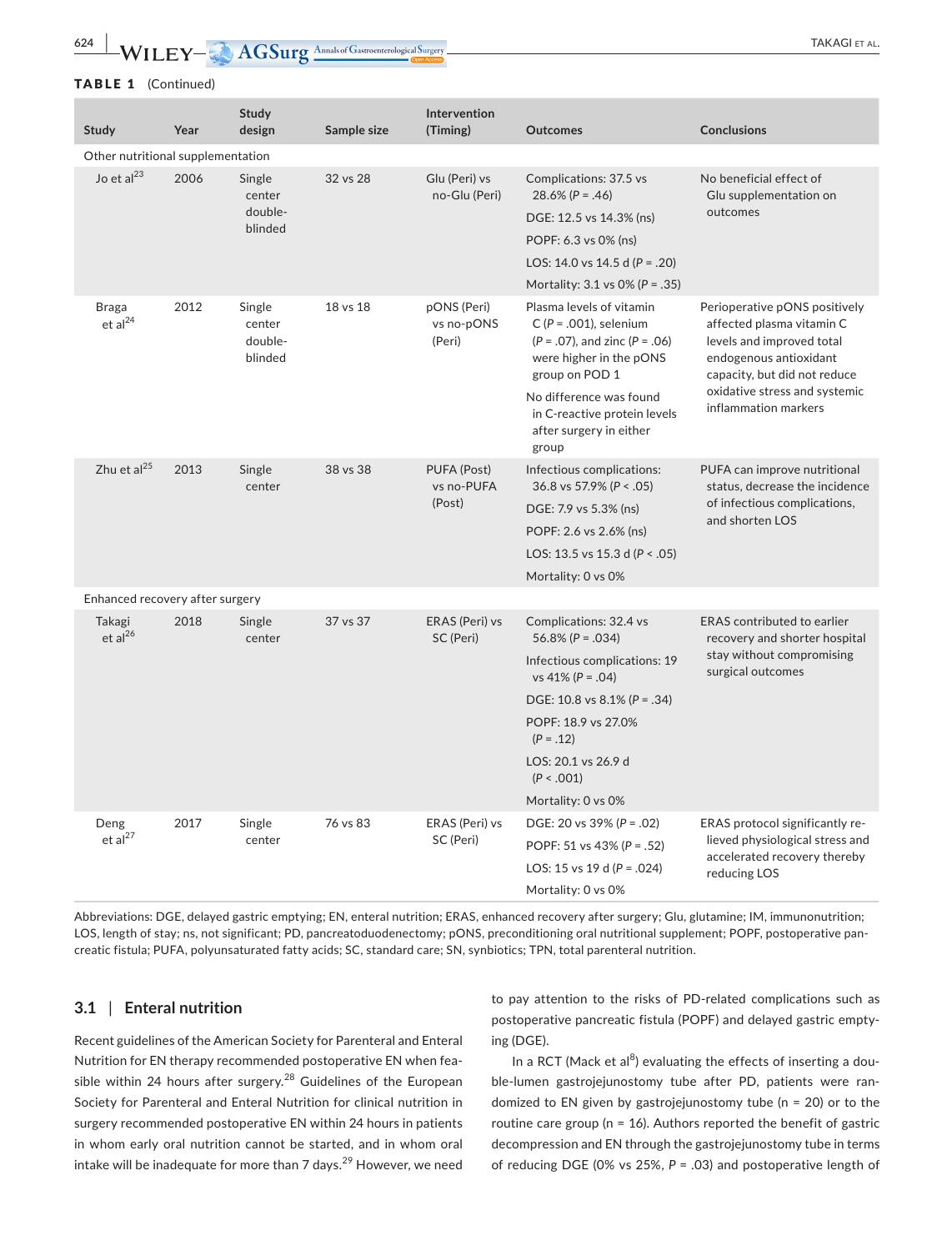stay (LOS) (11.5 days vs 15.8 days, *P* = .01). However, this study focused on the effects of the gastrojejunostomy tube rather than on EN; therefore, it is difficult to interpret whether the results were due to the tube or to the effects of EN.

Another RCT (Grizas et al $\degree$ ) comparing EN (n = 30) with standard oral diet (n = 30) after PD found a reduction in postoperative infections in postoperative EN of 16.7% vs 46.7% (*P* = .025). Regarding DGE, no significant difference was shown between the groups (10% vs 3.3%, *P* = .61). Effect of EN on LOS was unclear.

Effects of EN and biliopancreatic diversion with modified Roux‐ en‐Y gastrojejunostomy reconstruction after PD were investigated in a RCT (Tien et al<sup>10</sup>). Two hundred and forty-seven patients were randomized to the EN group with modified Roux‐en‐Y gastrojejunostomy reconstruction (n = 123) or to the control group with total parenteral nutrition (TPN) support. Results showed no significant differences between the two groups in terms of LOS, and postoperative complications including DGE (16.3% vs 21.7%, *P* = .27), POPF (4.9% vs 5.6%, *P* = .79), infections (21.1% vs 23.6%, *P* = .67), and mortality (1.6% vs 1.6%, *P* = .99). However, it remains difficult to determine whether the results are secondary to EN or to the modified reconstruction.

Effects of EN and TPN were examined by three RCT in patients undergoing PD and different outcomes were shown. $11-13$  In a RCT (Liu et al<sup>11</sup>), 60 patients were randomly divided into the EN group (n = 30) and the TPN group (n = 30). EN was not associated with LOS (17.8 days vs 19.2 days, *P* = .375). However, EN was associated with lower incidences of DGE (0% vs 20%, *P* = .039) and POPF (3.6% vs 26.7%,  $P = 0.039$ ). Another RCT (Park et al<sup>12</sup>) comparing the EN group  $(n = 20)$  with the TPN group  $(n = 20)$  showed that EN was not associated with LOS (23.2 days vs 25.3 days, *P* = .991) and postoperative complications including DGE (11% vs 5%, *P* = .485) and POPF (11% vs 5%, *P* = .485). However, EN was associated with preservation of body weight and recovery of digestive function after PD. $^{12}$  A recent multicenter RCT (Perinel et al $^{13}$ ) involving nine centers in France randomized 204 patients to EN (n = 103) or TPN (n = 101) groups. The EN group had a significantly higher incidence of overall postoperative complications than the TPN group (77.5% vs 64.4%, *P* = .04). In addition, EN was associated with a higher incidence of POPF (48.1% vs 27.7%, *P* = .012). There were no significant differences in the incidence of DGE (34.3% vs 27.3%, *P* = .281), infectious complications (39.2% vs 41.6%, *P* = .71), and LOS (25.8 days vs 23.6 days, *P* = .181). It was concluded that EN should not be recommended in terms of safety and feasibility.

A meta-analysis of four  $RCT^{8-10,15}$  was conducted in 2013 to evaluate the safety and effectiveness of early enteral nutrition for patients with PD, including 246 patients with early EN and 238 patients with other nutritional therapies. $30$  Results showed no significant differences in DGE (OR: 0.89, 95% CI: 0.36‐2.18, *P* = .79), intra‐abdominal complications (OR: 0.82, 95% CI: 0.53‐1.26, *P* = .37), mortality (OR: 0.43, 95% CI: 0.11‐1.62, *P* = .21), infection (OR: 0.55, 95% CI: 0.29‐1.07, *P* = .08), and LOS (mean difference −0.93, 95% CI: −6.51‐4.65, *P* = .74). The authors concluded that early EN is safe and tolerable in patients undergoing PD. A recent literature review regarding EN in PD has also shown that EN is safe and well tolerated, but does not have clear advantages reducing DGE, POPF, postoperative hemorrhage, infectious complications and  $LOS.^{31}$  In contrast, the latest meta‐analyses comparing EN to TPN in patients after PD have shown that EN is associated with a significantly shorter LOS. However, EN had no effect on reducing postoperative complications including POPF, DGE, and infectious complications.<sup>32,33</sup>

Guidelines for perioperative care of PD by the ERAS Society have recommended starting a normal diet without restriction after surgery, giving EN only for specific patients, and not routinely giving TPN.5,6 Furthermore, the International Study Group on Pancreatic Surgery (ISGPS) has provided evidence on nutritional support in pancreatic surgery, encouraging early oral intake within ERAS protocols.34 However, they have recommended considering postoperative EN in patients who were preoperatively malnourished, those at high risk of developing malnutrition, and those who develop severe postoperative complications including those undergoing reoperation.

Regarding the timing of intervention, the effect of postoperative EN in PD has been investigated in all RCT. $8-13$  Definitive advantages of preoperative EN remain unclear in patients with PD. However, even though the evidence level is low, according to the ERAS guidelines and the ISGPS consensus, preoperative nutritional support with EN, TPN, and supplements can be optimized only in severe malnourished patients.5,6,34

In summary, the safety and tolerability of EN in PD has been shown according to several meta-analyses and a review.<sup>30-33</sup> Giving postoperative EN can shorten LOS compared to TPN; however, the effect of EN on postoperative complications following PD remains controversial. The concept of selective indication for artificial nutrition rather than routine use should be discussed.<sup>5,6,15,34</sup> Furthermore, preoperative EN should be indicated only in patients with severe malnutrition.<sup>5,6,34</sup>

#### **3.2** | **Immunonutrition**

Effect of IM has been examined over many years, and several systematic reviews have shown beneficial outcomes of IM in patients following gastrointestinal surgery.  $35-37$ 

The earliest RCT (Di Carlo et  $al^{14}$ ) to address the problem of IM in patients undergoing PD was reported in 1999, comparing IM with standard enteral formula (n = 33), standard enteral formula ( $n = 35$ ), and TPN ( $n = 32$ ). IM included arginine, omega-3 fatty acid and RNA, and postoperative feeding was given within 12 hours after surgery. Incidence of postoperative complications was lower in the IM group (33.5%) than in the standard group (40.0%) and the TPN group (59.5%, *P* = .05). In addition, the severity of infectious complications (sepsis score) was lower in the IM group than in the standard group and the TPN group (5.5 vs 7.9 vs 10.4%, *P* < .05), and LOS was shorter in the IM group than in the standard group and the TPN group (16.3 days vs 17.8 days vs 19.3 days, *P* < .05).

Another RCT (Gianotti et al<sup>15</sup>) comparing EN with IM group ( $n = 71$ ), the EN group ( $n = 73$ ), and the TPN group ( $n = 68$ ) showed a lower incidence of postoperative complications in the EN with IM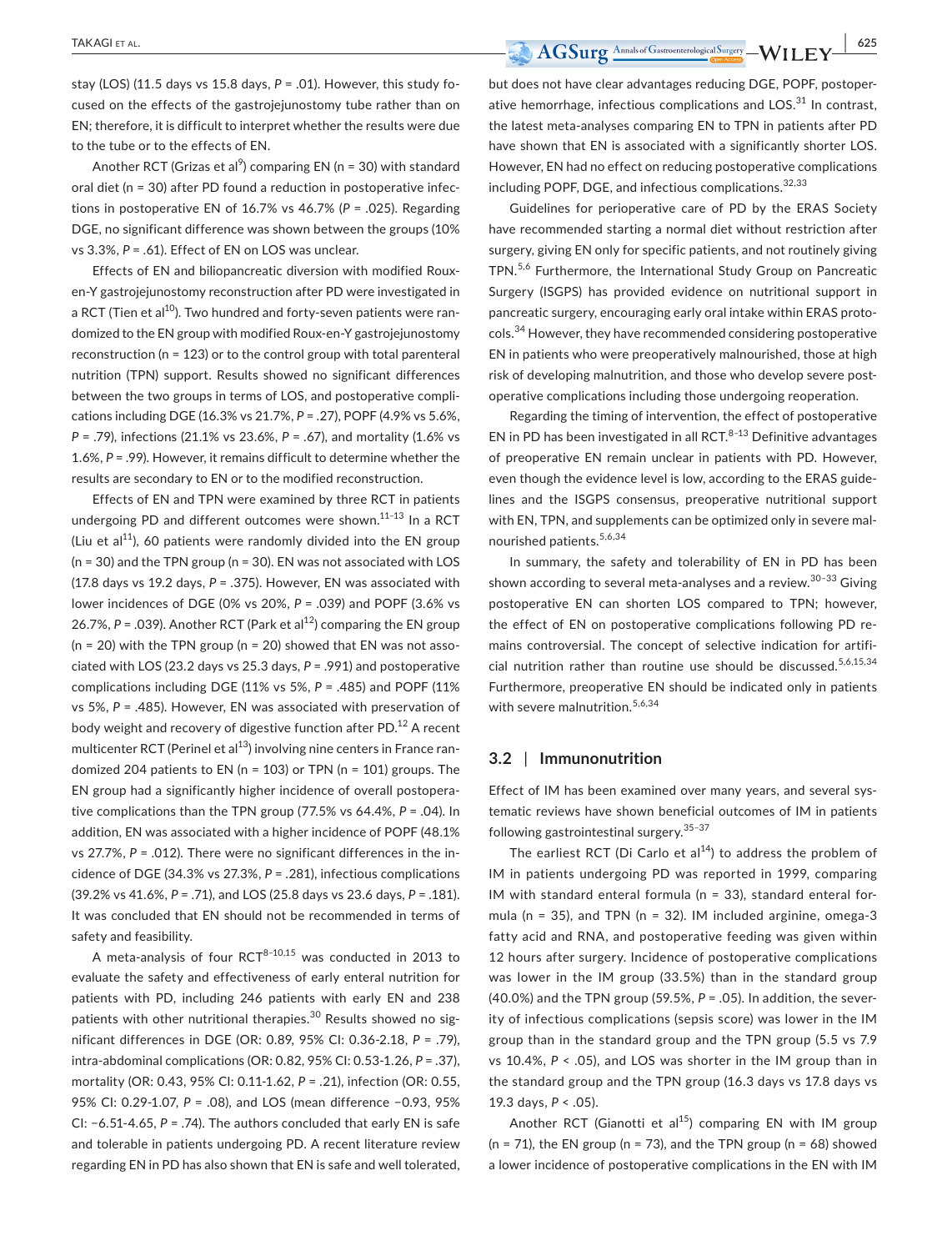group than in the EN group and the TPN group (33.8% vs 43.8% vs 58.8%, *P* = .005), and shorter LOS in the IM group (15.1 days vs 17.0 days vs 18.8 days, *P* < .05).

In a RCT (Hamza et al<sup>16</sup>) investigating the effects of perioperative IM ( $n = 17$ ) versus standard enteral nutrition ( $n = 20$ ) on systematic and mucosal immunity in patients with PD, results showed that giving perioperative IM is associated with a favorable modulation of the inflammatory response and enhancement of systemic immunity. However, the effect of perioperative IM on outcomes following PD remains unclear.

The Chiba group in Japan carried out three RCT to investigate the effects of IM in patients with PD focusing on the timing of giving  $IM.17-19$  The first RCT (Suzuki et al $17$ ) compared perioperative IM therapy ( $n = 10$ ), postoperative IM therapy ( $n = 10$ ), and TPN therapy (n = 10) and showed that perioperative IM reduced stress‐induced immunosuppression and the incidence of infectious complications (10% vs 60% vs 60%, *P* < .05). The second RCT (Aida et al<sup>18</sup>) compared preoperative IM therapy ( $n = 25$ ) with no preoperative IM therapy (n = 25) and concluded that preoperative IM could help to establish a favorable immunonutrient profile before surgery and to protect against the aggravation of postoperative complications. The third RCT (Miyauchi et al $^{19}$ ) evaluated the additional effect of perioperative IM (n = 30) compared with preoperative IM (n = 30) and showed no additional effects of perioperative IM on postoperative immunity and infectious complications compared with preoperative IM (13.3% vs 26.7%, *P* = .166). Accordingly, giving preoperative IM was suggested to prevent infectious complications following PD. However, the effect of IM on LOS was not investigated in these trials.

The first double-blinded RCT (Ashida et al $^{20}$ ) was conducted to compare outcomes between the control group (standard nutrition, n = 9) and the treatment group (preoperative eicosapentaenoic acid-enriched nutrition,  $n = 11$ ) after PD. There were no significant differences in perioperative interleukin‐6 levels between the two groups (*P* = .68). Furthermore, no significant differences were found in the incidence of infectious complications (55% vs 78%, *P* = .37) and overall complications (91% vs 78%, *P* = .57). No data on LOS were reported.

Giving preoperative IM is considered to reduce the incidence of infectious complications after PD; however, the evidence level of IM is moderate and the recommendation grade is weak according to the guidelines for perioperative care for PD by the ERAS Society.<sup>5,6</sup> Further well-designed studies with a large number of patients are required to address the current evidence.

#### **3.3** | **Synbiotics**

Synbiotics consists of probiotics and prebiotics. Probiotics, live beneficial bacteria, can influence pathogenic mechanisms of bacterial translocation by increasing intestinal motility, stabilizing the intestinal barrier, and enhancing the innate immune system. $^{21}$  Prebiotics, such as fiber, is a non-digestible dietary ingredient that serves as a nutritional source for probiotics. Giving synbiotics may be helpful in preventing bacterial translocation especially following highly invasive surgery.

A first double-blind RCT (Rayes et al<sup>21</sup>) was conducted in patients following PD, in which 40 patients received a composition of *Lactobacillus* and fiber and 40 patients received placebo (fiber only) starting the day before surgery and continuing for 8 days. The synbiotics group had a significantly lower incidence of postoperative infections than the placebo group (12.5% vs 40%, *P* = .005), and a shorter duration of antibiotic therapy ( $2 \pm 5$  days vs 10  $\pm$  14 days, *P* = .015). However, no significant differences were found in LOS (17 days vs 22 days), other complications (23% vs 25%), and mortality (2.5% vs 2.5%).

Another RCT (Yokoyama et al, $^{22}$ ) compared preoperative synbiotics ( $n = 22$ ) with no synbiotics ( $n = 22$ ) and showed no significant differences with respect to the incidence of infectious complications following PD (41% vs 36%, *P* = .76), POPF (≥grade B) (36% vs 14%, *P* = .08), DGE (≥grade B) (9% vs 27%, *P* = .12), and median LOS (37 days vs 35 days, *P* = .68).

Beneficial outcomes have been shown in a recent systematic review of 11 RCT in patients following highly invasive abdominal surgery.<sup>38</sup> It was concluded that improving the intestinal microenvironment and intestinal barrier function before surgery is crucial to prevent postoperative infections following highly invasive surgery. Use of preoperative synbiotics could be helpful to improve intestinal microflora, and prevent bacterial translocation and the incidence of infectious complications.

Another systematic review of 28 RCT including 2511 patients following gastrointestinal surgery showed that giving perioperative synbiotics may prevent postoperative infections; however, the results need to be interpreted with caution as a result of the risk of bias and the potential publication bias.<sup>39</sup>

Although recent reviews has shown the effectiveness of synbiotics in preventing postoperative infections in gastrointestinal surgery,  $38,39$  different outcomes were shown in two RCT after PD.  $21,22$ Sample sizes of these trials were small, and postoperative infectious complications after PD were mainly associated with the incidence of POPF. Therefore, the effect of synbiotics may be limited especially in patients following PD.

#### **3.4** | **Other nutritional supplements**

To assess the effect of glutamine supplementation in patients undergoing PD, a double-blinded RCT (Jo et  $al^{23}$ ) was conducted and the results were reported in 2006. From the second preoperative day to the fifth postoperative day, isonitrogenous amino acid with glutamine (0.2 g/kg per day) was given to 32 patients (the glutamine group), while another 28 patients received isonitrogenous amino acid (control group). Median LOS and postoperative nutritional status were not different between the two groups. In addition, no significant differences were found in overall complications (glutamine group 37.5% vs control group 28.6%, *P* = .46) and PD‐related complications (25.0% vs 14.3%, *P* = .30). This study showed no beneficial effect of glutamine supplementation in patients with PD.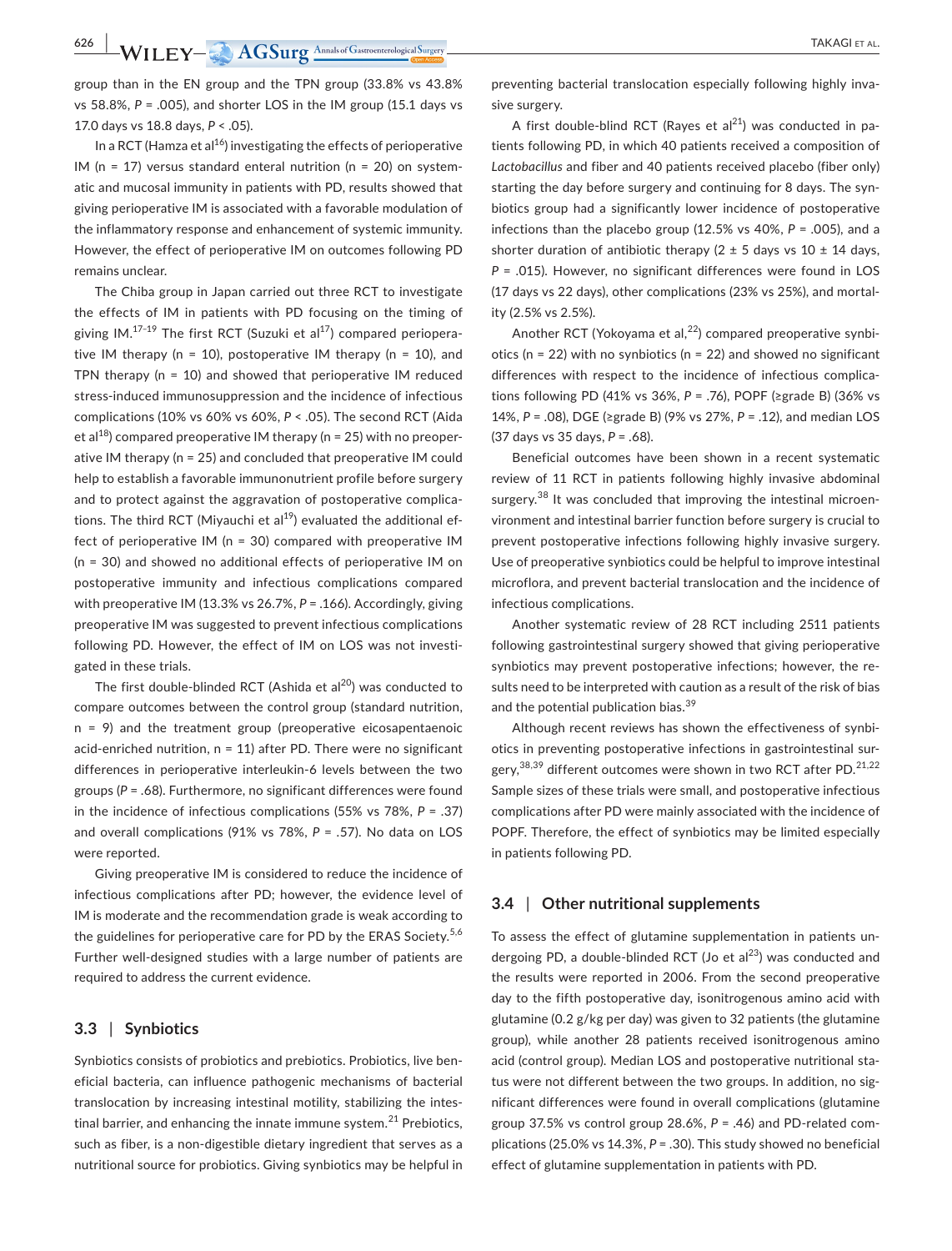Another double-blinded RCT (Braga et  $al^{24}$ ) was carried out to evaluate the impact of a carbohydrate‐containing preconditioning oral nutritional supplement (pONS) enriched with glutamine, antioxidants, and green tea extract on postoperative oxidative stress. Patients were randomized to receive either pONS (n = 18) or placebo  $(n = 18)$  twice the day before surgery and once 3 hours before surgery. Giving perioperative pONS positively affected plasma vitamin C levels and improved total endogenous antioxidant capacity shortly after PD, but did not reduce oxidative stress and systemic inflammation markers.

Effect of parenteral fish oil lipid emulsion in TPN combined with EN support was evaluated in a RCT (Zhu et al<sup>25</sup>), including a polyunsaturated fatty acid (PUFA) group with parenteral fish oil lipid emulsion in PN combined with EN support for 5 days after PD (n = 38) and a control group (n = 38). Incidence of infectious complications in the PUFA group was significantly decreased (36.8% vs 57.9%, *P* < .05), as well as mean LOS (13.5 ± 3.8 days vs 15.3 ± 4.3 days, *P* < .05).

No significant beneficial effects of glutamine supplementation and pONS were shown in double-blinded RCT. $23,24$  In contrast, the beneficial effect of PUFA was shown in a RCT.<sup>25</sup> However, this trial was not double-blinded and the number of included patients was small. Therefore, further studies, including a large multicenter trial, are warranted for determining the effects of these nutritional supplements in patients undergoing PD.

#### **3.5** | **Enhanced recovery after surgery**

Guidelines for perioperative care for PD have been published in 2012 by the ERAS Society in which available evidence was summarized and recommended for 27 care items.<sup>5,6</sup> However, the evidence of ERAS pathways for PD is limited because no RCT has been conducted to examine the effect of ERAS protocols in patients with PD.

In 2013, Coolsen et al $40$  published a systematic review and meta‐analysis regarding ERAS in patients with pancreatic surgery. The authors examined eight studies, including five case-control studies, two retrospective studies, and one prospective study, and meta‐analysis of four studies focusing on PD showed a significant difference in complication rates in favor of the ERAS group (absolute risk difference 8.2%, 95% CI: 2.0‐14.4, *P* = .008). They implied that ERAS protocols in pancreatic surgery helped to shorten LOS without compromising morbidity and mortality.

A further systematic review and meta‐analysis was published in 2016<sup>41</sup> investigating the effects of implementing ERAS protocols following PD. In this study, 14 case-control studies with 1409 ERAS patients and 1310 control patients were analyzed. Meta‐analysis showed that patients in the ERAS group had shorter LOS compared with those in the control group (weighted mean differences −4.17 days, 95% CI: −5.72 to −2.61, *P* < .001). In addition, implementation of ERAS protocols reduced DGE (OR: 0.56, 95% CI: 0.44‐0.71, *P* < .001), overall morbidity (OR: 0.63, 95% CI: 0.54‐0.74, *P* < .001), and in‐hospital costs compared to the control group. There were no statistically significant differences in other postoperative outcomes such as POPF, mortality and readmission rate.

A review by Pecorelli et al, $42$  including 17 non-randomized studies, showed that ERAS protocols for pancreatic surgery are safe with no difference in postoperative morbidity, leading to early discharge and no increase in hospital readmissions. Furthermore, hospital costs were reduced as a result of better organization of care and resource use. In this study, authors summarized the specific elements as ERAS protocols, and nutritional therapy including immunonutrition and early oral nutrition was suggested as one of the key elements in ERAS. However, the authors stated that the role of ERAS pathways for pancreatic surgery is still unclear as high‐quality RCT are lacking.

Takagi et al $^{26}$  carried out a RCT to examine the efficiency of ERAS protocols in patients following PD. Mean LOS in the ERAS group was significantly shorter than that in the control group (20.1 ± 5.4 days vs 26.9 ± 13.5 days, *P* < .001). The ERAS group had a significantly lower percentage of postoperative complications (32.4% vs 56.8%, *P* = .034) and infectious complications (19% vs 41%, *P* = .04). No significant differences between the groups were found in terms of POPF (≥grade B) (18.9% vs 27.0%, *P* = .12) and DGE (≥grade B) (10.8% vs 8.1%, *P* = .34). As this study included nutritional therapy such as immunonutrition, synbiotics, and EN in the ERAS protocols, nutritional therapy could contribute to earlier gastrointestinal function and accelerate postoperative recovery after PD.

In another RCT, Deng et al<sup>27</sup> investigated the feasibility and safety of implementing the modified ERAS protocols based on colonic surgery in patients undergoing PD. A total of 159 patients were randomized into two groups: either ERAS (n = 76) or conventional protocol (n = 83). Authors reported that the ERAS group patients had shorter LOS ( $15 \pm 8$  vs  $19 \pm 10$  days,  $P = .024$ ) with comparable postoperative complications as follows: DGE (20% vs 39%, *P* = .02); POPF (51% vs 43%, *P* = .52); re‐laparotomy (4% vs 1%, *P* = .60); and mortality (0% vs 0%). Several postoperative recovery factors were greatly improved in the ERAS group, and there were no complications requiring readmission. However, nutritional therapy was not included as one element of the ERAS protocols in this study.

Accordingly, the evidence of ERAS in PD has been shown by recent meta-analyses and RCT.<sup>26,27,40-42</sup> Systematic nutritional support is an important element of the ERAS concept; however, not all studies have investigated the effect of nutritional therapy within ERAS pathways. In addition, which nutritional therapy should be used as perioperative systematic nutritional support in patients following PD? Future well‐ designed studies should introduce nutritional therapies within ERAS protocols and investigate the impact of them on outcomes after PD.

# **4** | **CONCLUSIONS**

The present review summarized the available evidence regarding nutritional therapy in patients following PD. Regarding the administration of EN, safety and tolerability of EN in PD has been shown. Giving postoperative EN compared to TPN can shorten length of hospital stay;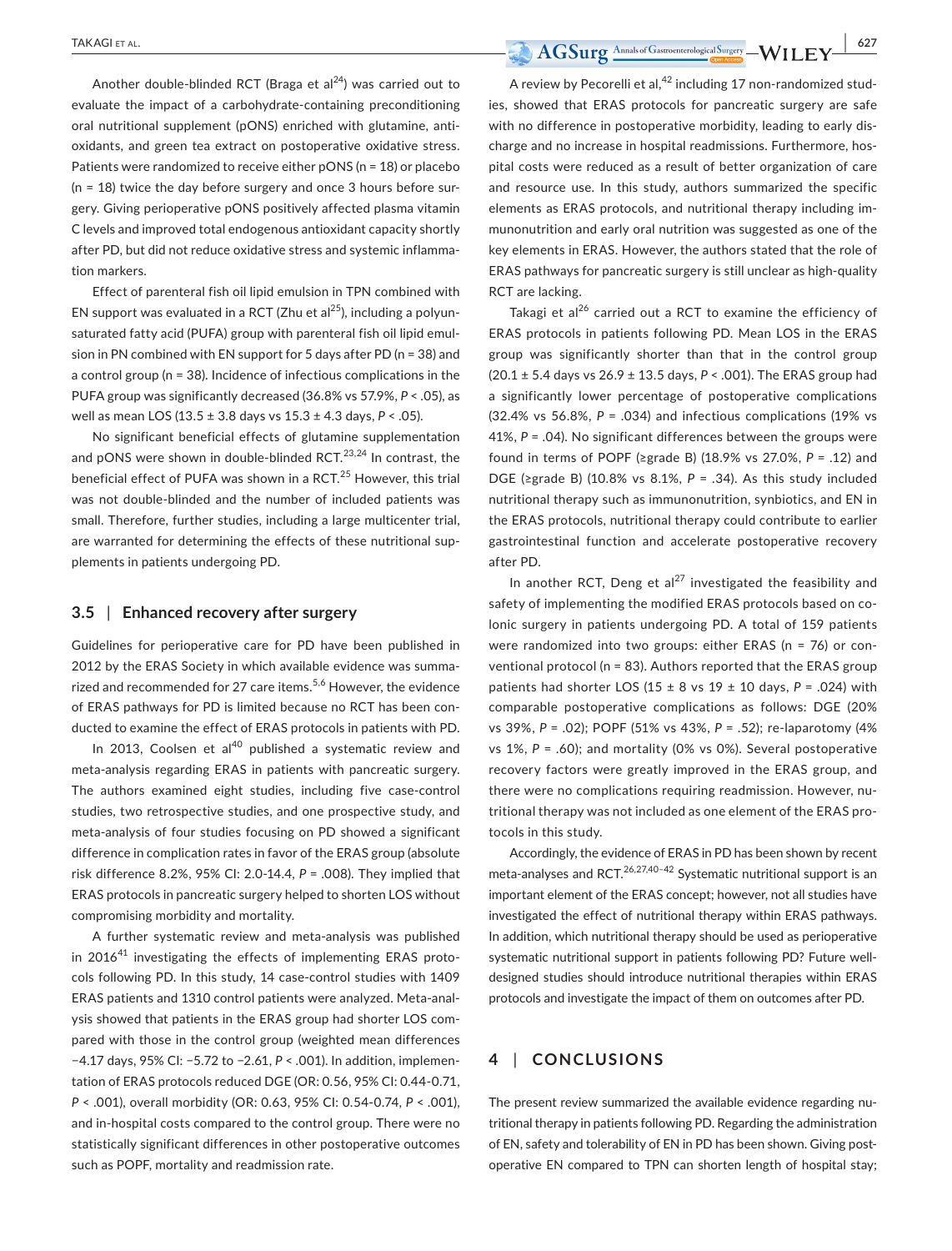**628 WILEY- AGSurg** Annals of Gastroenterological Surgery **and Amazing Annals of Gastroenterological** Surgery

however, the effect of EN on postoperative complications following PD remains controversial. Postoperative EN should be given only on selected indications rather than routinely used, and preoperative EN should be given only in patients with severe malnutrition. Giving preoperative IM should be considered in order to reduce the incidence of infectious complications after PD; however, evidence level of IM is moderate and recommendation grade is weak. The beneficial effect of perioperative synbiotics on postoperative infectious complications is limited in patients following PD. Furthermore, the effectiveness of other nutritional supplementation remains unclear. Recently, evidence for ERAS in PD has been increasing. Early oral intake should be allowed without restriction. In addition, systematic nutritional support should be an important aspect of the ERAS concept. Future well‐designed studies should investigate the impact of systematic nutritional therapies on outcomes following PD.

#### **ACKNOWLEDGEMENT**

We thank Wichor M. Bramer (Biomedical Information Specialists) from the Medical Library in Erasmus MC, Erasmus University Medical Centre Rotterdam (Rotterdam, the Netherlands) for his involvement in conducting search queries in databases.

#### **DISCLOSURE**

Conflicts of Interest: Authors declare no conflicts of interest for this article.

Ethical Approval: No ethical approval or informed consent statement was required for this review article.

#### **ORCID**

*Kosei Takag[i](https://orcid.org/0000-0003-2267-2441)* <https://orcid.org/0000-0003-2267-2441>

#### **REFERENCES**

- 1. Kimura W, Miyata H, Gotoh M, Hirai I, Kenjo A, Kitagawa Y, et al. A pancreaticoduodenectomy risk model derived from 8575 cases from a national single-race population (Japanese) using a webbased data entry system: the 30‐day and in‐hospital mortality rates for pancreaticoduodenectomy. Ann Surg. 2014;259:773–80.
- 2. Yoshioka R, Yasunaga H, Hasegawa K, Horiguchi H, Fushimi K, Aoki T, et al. Impact of hospital volume on hospital mortality, length of stay and total costs after pancreaticoduodenectomy. Br J Surg. 2014;101:523–9.
- 3. Takagi K, Yagi T, Yoshida R, Shinoura S, Umeda Y, Nobuoka D, et al. Surgical outcome of patients undergoing pancreaticoduodenectomy: analysis of a 17‐year experience at a single center. Acta Med Okayama. 2016;70:197–203.
- 4. Goonetilleke KS, Siriwardena AK. Systematic review of peri‐operative nutritional supplementation in patients undergoing pancreaticoduodenectomy. JOP. 2006;7:5–13.
- 5. Lassen K, Coolsen MM, Slim K, Carli F, de Aguilar‐Nascimento JE, Schäfer M, et al. Guidelines for perioperative care for pancreaticoduodenectomy: Enhanced Recovery After Surgery (ERAS®) Society recommendations. Clin Nutr. 2012;31:817–30.
- 6. Lassen K, Coolsen MM, Slim K, Carli F, de Aguilar‐Nascimento JE, Schäfer M, et al. Guidelines for perioperative care for pancreaticoduodenectomy: Enhanced Recovery After Surgery (ERAS®) Society recommendations. World J Surg. 2013;37:240–58.
- 7. Moher D, Liberati A, Tetzlaff J, Altman DG, PRISMA Group. Preferred reporting items for systematic reviews and meta‐analyses: the PRISMA statement. BMJ. 2009;339:b2535.
- 8. Mack LA, Kaklamanos IG, Livingstone AS, Levi JU, Robinson C, Sleeman D, et al. Gastric decompression and enteral feeding through a double‐lumen gastrojejunostomy tube improves outcomes after pancreaticoduodenectomy. Ann Surg. 2004;240:845–51.
- 9. Grizas S, Gulbinas A, Barauskas G, Pundzius J. A comparison of the effectiveness of the early enteral and natural nutrition after pancreatoduodenectomy. Medicina (Kaunas). 2008;44:678–86.
- 10. Tien YW, Yang CY, Wu YM, Hu RH, Lee PH. Enteral nutrition and biliopancreatic diversion effectively minimize impacts of gastroparesis after pancreaticoduodenectomy. J Gastrointest Surg. 2009;13:929–37.
- 11. Liu C, Du Z, Lou C, Wu C, Yuan Q, Wang J, et al. Enteral nutrition is superior to total parenteral nutrition for pancreatic cancer patients who underwent pancreaticoduodenectomy. Asia Pac J Clin Nutr. 2011;20:154–60.
- 12. Park JS, Chung HK, Hwang HK, Kim JK, Yoon DS. Postoperative nutritional effects of early enteral feeding compared with total parental nutrition in pancreaticoduodectomy patients: a prosepective, randomized study. J Korean Med Sci. 2012;27:261–7.
- 13. Perinel J, Mariette C, Dousset B, Sielezneff I, Gainant A, Mabrut JY, et al. Early enteral versus total parenteral nutrition in patients undergoing pancreaticoduodenectomy a randomized multicenter controlled trial (Nutri‐DPC). Ann Surg. 2016;264:731–7.
- 14. Di Carlo V, Gianotti L, Balzano G, Zerbi A, Braga M. Complications of pancreatic surgery and the role of perioperative nutrition. Dig Surg. 1999;16:320–6.
- 15. Gianotti L, Braga M, Gentilini O, Balzano G, Zerbi A, Di Carlo V. Artificial nutrition after pancreaticoduodenectomy. Pancreas. 2000;21:344–51.
- 16. Hamza N, Darwish A, O'Reilly DA, Denton J, Sheen AJ, Chang D, et al. Perioperative enteral immunonutrition modulates systemic and mucosal immunity and the inflammatory response in patients with periampullary cancer scheduled for pancreaticoduodenectomy: a randomized clinical trial. Pancreas. 2015;44:41–52.
- 17. Suzuki D, Furukawa K, Kimura F, Shimizu H, Yoshidome H, Ohtsuka M, et al. Effects of perioperative immunonutrition on cell-mediated immunity, T helper type 1 (Th1)/Th2 differentiation, and Th17 response after pancreaticoduodenectomy. Surgery. 2010;148:573–81.
- 18. Aida T, Furukawa K, Suzuki D, Shimizu H, Yoshidome H, Ohtsuka M, et al. Preoperative immunonutrition decreases postoperative complications by modulating prostaglandin E2 production and T‐cell differentiation in patients undergoing pancreatoduodenectomy. Surgery. 2014;155:124–33.
- 19. Miyauchi Y, Furukawa K, Suzuki D, Yoshitomi H, Takayashiki T, Kuboki S, et al. Additional effect of perioperative, compared with preoperative, immunonutrition after pancreaticoduodenectomy: a randomized, controlled trial. Int J Surg. 2019;61:69–75.
- 20. Ashida R, Okamura Y, Wakabayashi‐Nakao K, Mizuno T, Aoki S, Uesaka K. The impact of preoperative enteral nutrition enriched with eicosapentaenoic acid on postoperative hypercytokinemia after pancreatoduodenectomy: the results of a double‐blinded randomized controlled trial. Dig Surg. 2019;36:348–56.
- 21. Rayes N, Seehofer D, Theruvath T, Mogl M, Langrehr JM, Nüssler NC, et al. Effect of enteral nutrition and synbiotics on bacterial infection rates after pylorus‐preserving pancreatoduodenectomy: a randomized, double‐blind trial. Ann Surg. 2007;246:36–41.